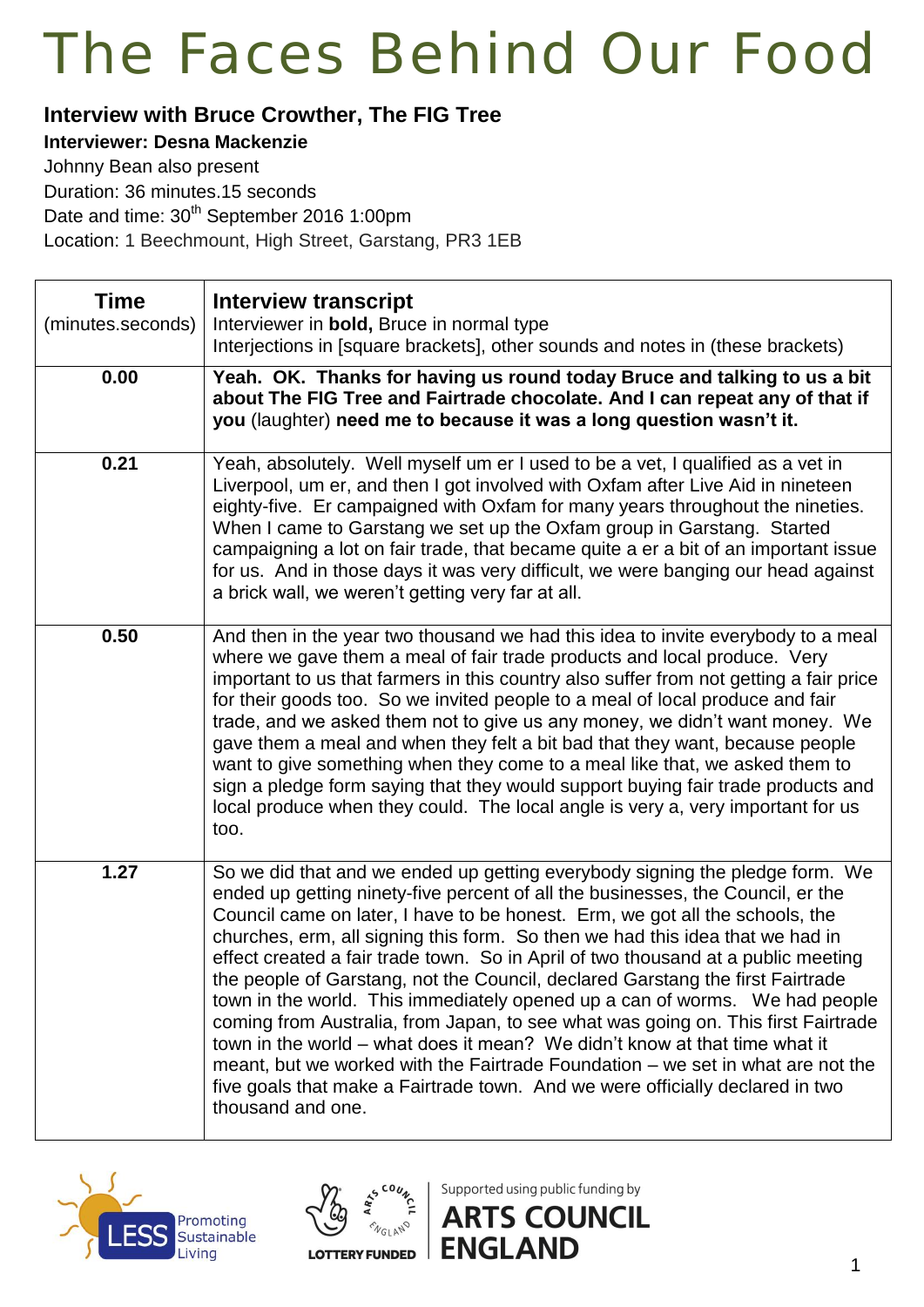| 2.14 | We've set the ball rolling then for Fairtrade towns all across the country. It then<br>became popular right across the world, and cutting a very long story short we<br>now have one thousand eight hundred and thirty Fairtrade towns in twenty-eight<br>countries across the globe. Recently this year we held our annual Fairtrade<br>towns conference in Lebanon, believe it or not, where they have nine Fairtrade<br>villages despite all the problems that they have, and all the refugee problems that<br>they have with the Syrians and so forth, they still have nine Fairtrade towns and<br>they hosted the international conference. Which I think says a lot for what<br>Fairtrade towns represents.                                                                                                                                                                                                                                                                                                                             |
|------|-----------------------------------------------------------------------------------------------------------------------------------------------------------------------------------------------------------------------------------------------------------------------------------------------------------------------------------------------------------------------------------------------------------------------------------------------------------------------------------------------------------------------------------------------------------------------------------------------------------------------------------------------------------------------------------------------------------------------------------------------------------------------------------------------------------------------------------------------------------------------------------------------------------------------------------------------------------------------------------------------------------------------------------------------|
| 2.49 | Erm, The FIG Tree, back at the same time we became the Fairtrade town, we<br>also did a project that linked erm, Garstang and nearby Lancaster - so<br>Lancaster, this is when Lancaster became very important - with Ghana. So we<br>were already working in chocolate, we found chocolate was a good issue to<br>promote fair trade with, going into schools and getting the children interested in<br>chocolate. Erm, and we were working with Divine, Divine Chocolate Company,<br>the Fairtrade chocolate company. Erm, so we already had the link with Ghana<br>there because Divine is owned by the cocoa farmers erm, in Ghana. Er, and we<br>wanted another link, so we looked at the Lancaster slave trade. Lancaster's the<br>fourth biggest slave trade port in the UK.                                                                                                                                                                                                                                                           |
| 3.31 | Er there so we had an old trading system that was actually bad for people in<br>Ghana and a modern trading system, fair trade, that was good for people in<br>Ghana. So at first it was very simplistic. We took a group of young kids over to<br>Ghana as part of that project, er, we met some friends in a cocoa farming<br>community called New Koforidua. And that started a link with those people there.<br>And then the, the link with the slave trade became stronger and stronger. We<br>realised that our campaign on fair trade today had similarities with the campaign<br>to abolish the fair, er the slave trade two hundred years ago. So their message<br>was quite clear – it's simply immoral for people to be allowed to suffer to provide<br>us with luxuries like tea, coffee, chocolate and sugar at a cheap price, that's<br>exactly the same message we're doing today.                                                                                                                                              |
| 4.17 | You have cocoa farmers in Ghana growing cocoa for our chocolate that don't<br>even have access to clean drinking water. And yet, you know, erm, er that's still<br>happening today. So it's not the slave trade, but we still have people suffering to<br>give us cheap chocolate [yeah]. So that was a message we, we, we stuck with,<br>with. We had lots of people coming to Garstang to see the first Fair trade town.<br>So we opened up the FIG Tree in two thousand and eleven to host these visits.<br>Erm, it started to become quite difficult for me to do my vetting job as well as this,<br>so I ended up giving up the vetting job when we set up the FIG Tree. Erm, I then<br>took on a position of Fairtrade towns ambassador internationally. Going round<br>supporting Fairtrade towns across the globe, which was absolutely fantastic. I<br>went to Japan, USA, places like Cameroon which have started Fairtrade towns. I<br>mean, it's quite extraordinary (cough) you know, how it's grabbed peoples'<br>imaginations. |
| 5.10 | Erm, and the FIG Tree was there really to host people coming to Garstang. We<br>were here for three years. Sadly, I have to say we don't have a very progressive                                                                                                                                                                                                                                                                                                                                                                                                                                                                                                                                                                                                                                                                                                                                                                                                                                                                              |





Supported using public funding by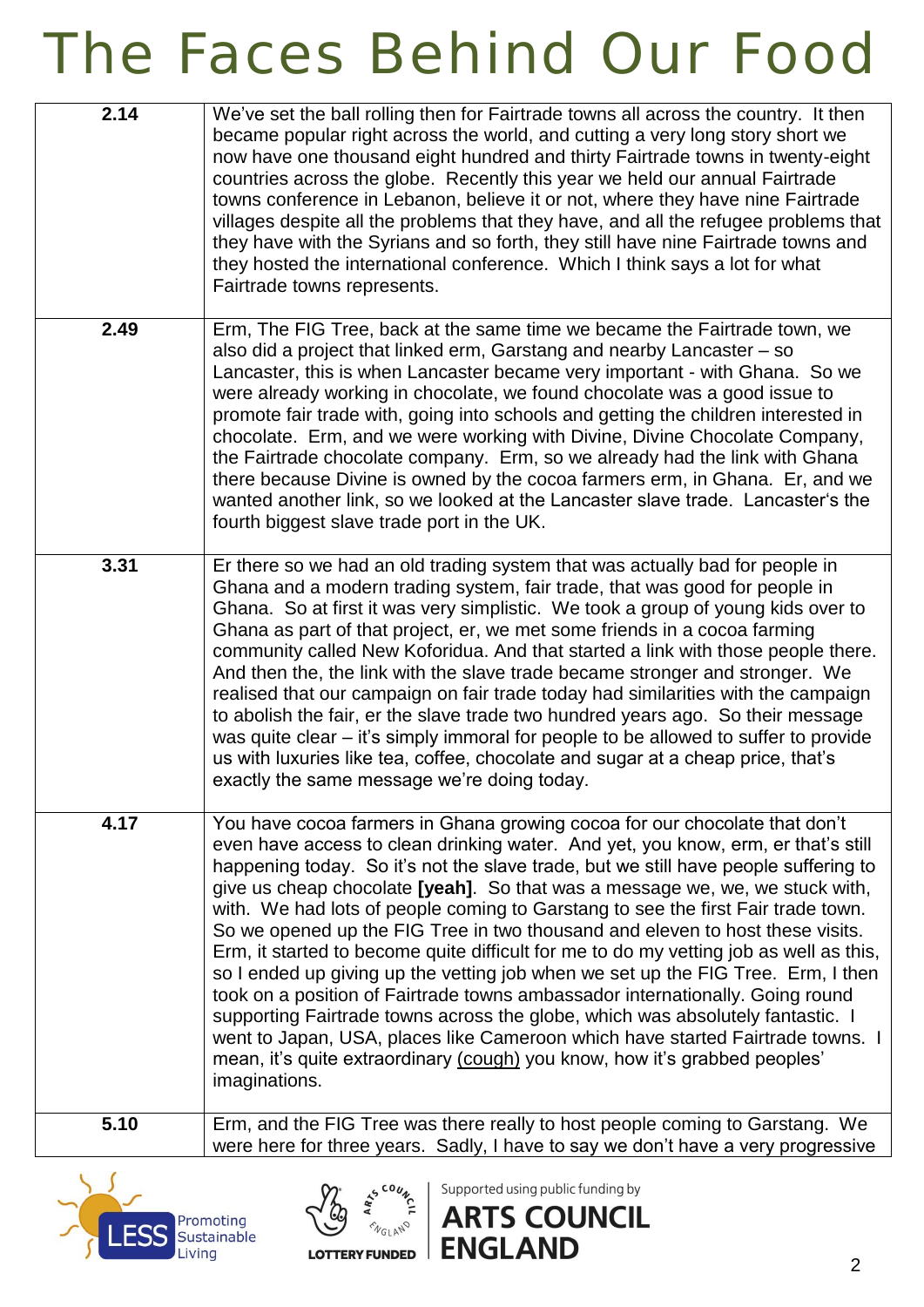|      | council in Garstang and eventually the place we rented off the council, we were<br>paying them to rent it, eventually we couldn't renew our lease [mmm]. And we<br>got a bit fed up, really. We didn't feel we were welcome here, to be honest, in<br>the first Fairtrade town. Fantastic what had happened in Garstang, but it wasn't<br>carrying on, certainly through the council. So we decided to up shop and move<br>to Lancaster, which was quite appropriate because we were doing a lot then with<br>the Heritage Lottery Fund. We had lots of projects [when, when was this that<br>you (inaudible)] around Lancaster.                                                                                                                                                                                     |
|------|----------------------------------------------------------------------------------------------------------------------------------------------------------------------------------------------------------------------------------------------------------------------------------------------------------------------------------------------------------------------------------------------------------------------------------------------------------------------------------------------------------------------------------------------------------------------------------------------------------------------------------------------------------------------------------------------------------------------------------------------------------------------------------------------------------------------|
| 5.48 | This was two thousand and fourteen we closed in Garstang [right right], and<br>then we set up in St John's church in March of two thousand and fifteen, so last<br>year. It was slow. We had to take a massive back step because what we'd built<br>up in Garstang was fabulous, erm and we had to go back again and start up<br>again. But, we were building something up and then of course we were hit by<br>the flood in December [mmm]. So, we had to leave there. Erm, the building<br>was owned by Churches Conservation Trust, so we didn't have problems with<br>having to sort the building out, that was their problem. But we didn't have a<br>home.                                                                                                                                                     |
| 6.20 | So we tried to carry on. I'm glad to say the Heritage Lottery Fund project we<br>were able to continue. They said as long as you carry on with your heritage<br>around Lancaster slave trade and you do produce these materials, which we are<br>producing, and find a home for it at some stage, which is what we're busy trying<br>to do now, erm, then you can carry the project on. We had an extension to that<br>erm, and that now finishes in March of next year, erm when we have a Georgian<br>weekend planned for Lancaster. So that's something else.                                                                                                                                                                                                                                                     |
| 6.50 | Erm, and then we started finding we needed an income, so when we were in The<br>FIG Tree. Our chocolate workshops erm, with schools, we got better at making<br>chocolate. So then when we set up the FIG Tree in St Johns we started selling it<br>retail, and then this year I had the idea that we could sell it wholesale. So now<br>we make our Bean to Bar chocolate, which is what I'm doing today, and er we<br>sell it to the Single Step on Penny Street in Lancaster, who wholesale it for us.<br>Erm, it's going very well, so now I'm very busy because we only make very small<br>batches, as you can see, you know, the amount that we're making at the moment<br>is actually very, very small indeed. Erm, er, so, it's trouble meeting demand, so<br>we're busy making chocolate for Christmas now. |
| 7.35 | How many people are involved in this? Is it just you, or do you have other<br>volunteers?                                                                                                                                                                                                                                                                                                                                                                                                                                                                                                                                                                                                                                                                                                                            |
| 7.39 | Erm, I mean, it it's captured peoples imagination. Erm, Fairtrade towns did, erm<br>obviously chocolate does. They say nine out of ten people like chocolate, the<br>tenth person always lies, it's very popular. Erm, but we did lots of other things as<br>well, I mean, we had the heritage project, so people who were interested in St<br>Johns church, or were interested in Lancaster's history. Er we have great<br>supporters people like Melinda Elder, a renowned historian in in in Lancaster.<br>It's grabbed everybody's attention from all ages, all backgrounds. It's really quite<br>remarkable. Erm, we worked, I mean, we tried to target more disadvantaged                                                                                                                                      |





Supported using public funding by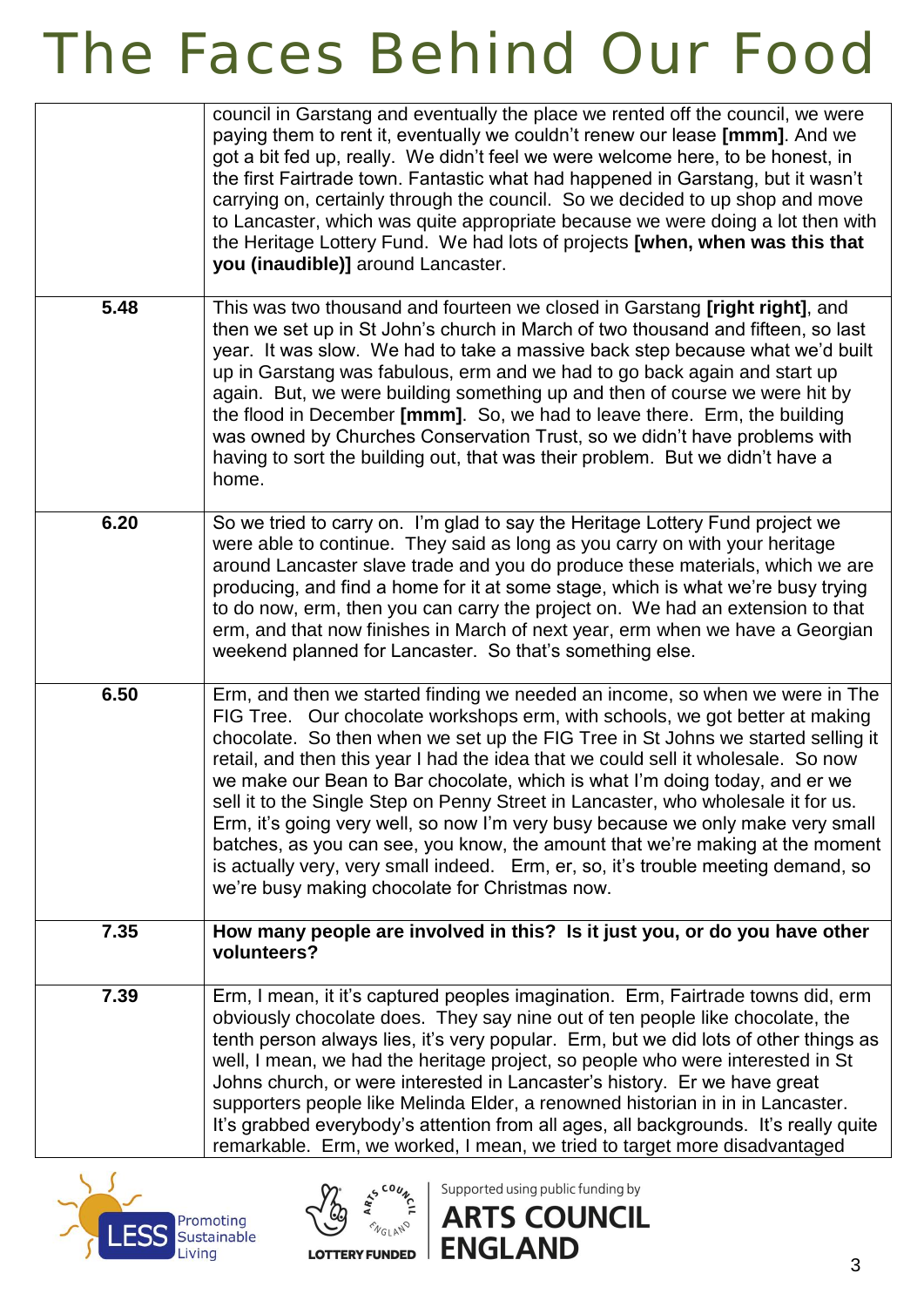|       | groups, erm, but we do erm really get everybody on board. So, we, we had a<br>great team of volunteers in Garstang, when we moved to Lancaster we lost some<br>of those, but we soon built up an even bigger team in Lancaster. Erm, course we<br>get a turnover of students erm who come and join us so it's really quite<br>incredible.                                                                                                                                                                                                                                                                                                                                                                                                                                                                                                                                                                                                                        |
|-------|------------------------------------------------------------------------------------------------------------------------------------------------------------------------------------------------------------------------------------------------------------------------------------------------------------------------------------------------------------------------------------------------------------------------------------------------------------------------------------------------------------------------------------------------------------------------------------------------------------------------------------------------------------------------------------------------------------------------------------------------------------------------------------------------------------------------------------------------------------------------------------------------------------------------------------------------------------------|
| 8.32  | Erm, er, I'm so glad to say that it, it's not one type of people that we get on<br>board, we get a complete mixture. And we learn from them. I mean, we always<br>say with our workshops. Erm, I call it the Roald Dahl school of education<br>because we teach the children through chocolate and Roald Dahl always had a<br>problem with schools, but he didn't, he loved chocolate. And he always said that,<br>you know, the children should learn about chocolate. And what we do, we teach<br>maths, we teach geography, we teach global citizenship, by getting them to<br>make chocolate from bean to bar. It's a fantastic way, the kids just love it, and<br>they listen. Er and what I usually say is that we don't teach the kids, we learn<br>together. Er, I'm not a teacher, so I've learned a lot from the kids as well.                                                                                                                         |
| 9.16  | And, most importantly the kids go away and I go away motivated. Feeling that,<br>you can change this world. So, again we look at the abolition of the slave trade,<br>those pioneers, and it wasn't just Wilberforce. To be honest I get fed up of<br>everybody going on about Wilberforce. He was the politician, very important, but<br>it wasn't him, it wasn't about him. It was about the Quakers particularly who<br>pioneered the [inaudible], people on the street, and most importantly, which is<br>not often recognised, women. On the streets, in places like Lancaster where, at<br>a time when they didn't even have a vote, they weren't even allowed into a<br>meeting place to hold a discussion or a debate, and yet they're on the streets,<br>getting petitions signed, getting erm, boycotting sugar, er a hundred years or<br>more before the suffragette movement, these women were doing this at a time<br>when they didn't have a vote. |
| 10.09 | So, I often say to our young girls particularly, if they could do that when they<br>didn't even have any power what on earth can you do now? How you can<br>change the world. You know, we can do so much more now. So the kids go<br>away motivated, feeling. You know, I ask them is there anything wrong with this<br>world today, you know, erm. Because we look at the slave trade, it's obviously<br>wrong. People fail to see what's wrong with the world today. I hope in two<br>hundred years' time they'll look back at us and see those mistakes that we're<br>making today. But, we get our children to say is there anything today that's<br>wrong, and if there is, don't be afraid to try and change it. [mm]                                                                                                                                                                                                                                     |
| 10.45 | So, I mean, would you say you've dedicated your life to fairly traded<br>chocolate? And, and however you answer that, what started the interest<br>and what continues to drive it? I mean, I think you've just referred to some<br>motivating factors, but is there anything else                                                                                                                                                                                                                                                                                                                                                                                                                                                                                                                                                                                                                                                                                |
| 11.00 | Y. Yeah, this, I get asked this question all the time (laughs) - what what what<br>motivates you. Erm, erm, I mean, one I have dedicated my life to fair trade, er er<br>not not just to chocolate, although now it's becoming chocolate, erm very much<br>so. But, I love it - I mean, I've gone from being a vet to a chocolatier. Erm, I've                                                                                                                                                                                                                                                                                                                                                                                                                                                                                                                                                                                                                   |





Supported using public funding by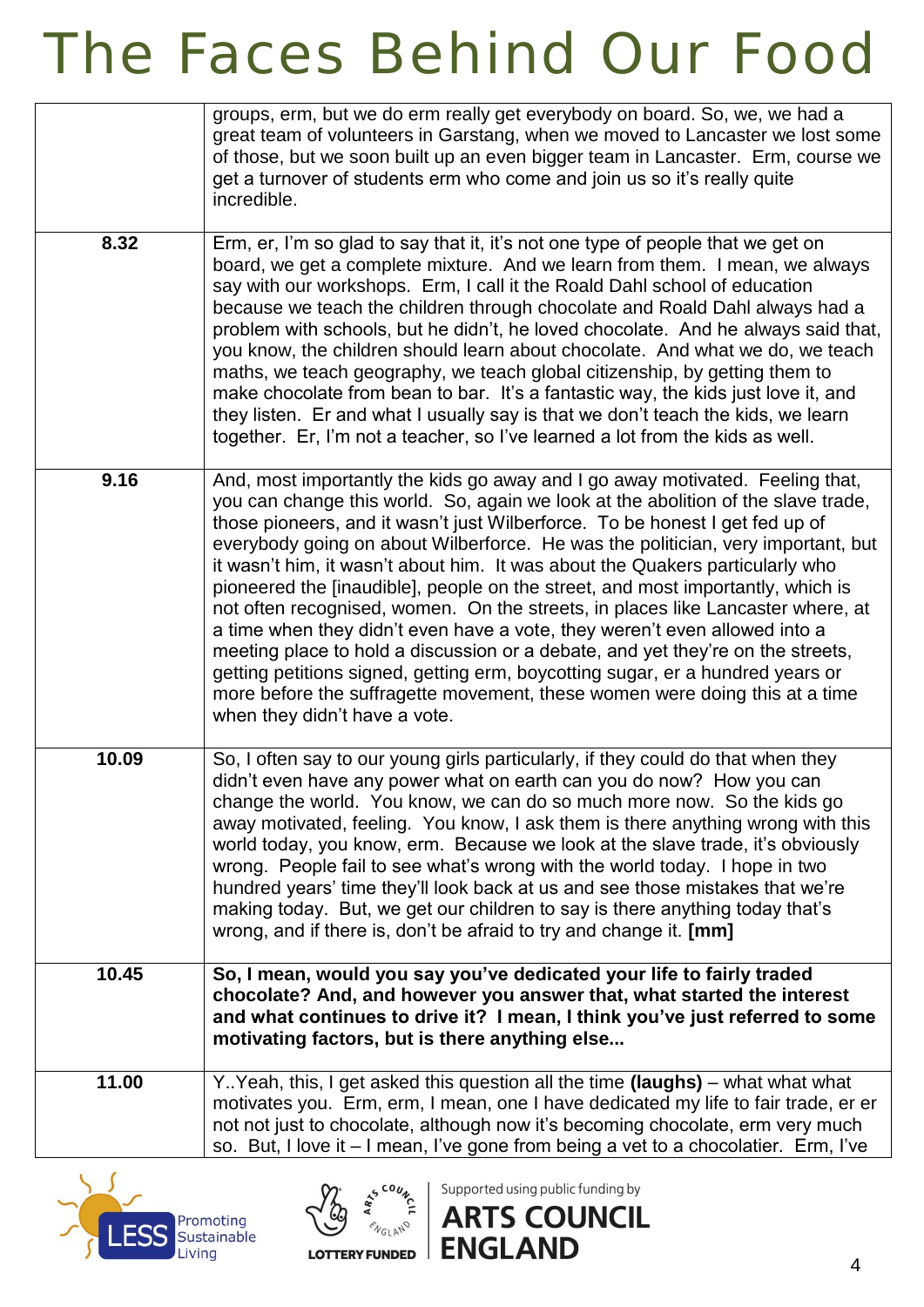|       | got no regrets, er it's fabulous. If I can make a living, and that's the hard part at<br>the moment, it's not easier to make a living as a chocolatier, erm, certainly as a<br>social enterprise, a social entrepreneur chocolatier, erm, as it is to make a living<br>out of a vet, I have to be honest. So, that's the difficulty, is getting ourselves off<br>the feet and actually making a living out of it so that we can actually, you know,<br>do it twenty four hours and twenty four seven, erm.                                                                                                                                                                                                                                                                                                                                                                                                                                                                                                                                                                                                                                                                                                                                                                                                                                                                |
|-------|---------------------------------------------------------------------------------------------------------------------------------------------------------------------------------------------------------------------------------------------------------------------------------------------------------------------------------------------------------------------------------------------------------------------------------------------------------------------------------------------------------------------------------------------------------------------------------------------------------------------------------------------------------------------------------------------------------------------------------------------------------------------------------------------------------------------------------------------------------------------------------------------------------------------------------------------------------------------------------------------------------------------------------------------------------------------------------------------------------------------------------------------------------------------------------------------------------------------------------------------------------------------------------------------------------------------------------------------------------------------------|
| 11.40 | What motivates me. It goes back to Live Aid, er the time of Live Aid, erm Bob<br>Geldof didn't just raise all that money for Live Aid. He suddenly made people<br>understand that poverty was about. And I learned from Oxfam, I went to an<br>Oxfam workshop, that a child dies every three seconds from poverty. That was<br>nineteen eighty-five. It's still true today. Now what's worse about that statistic -<br>is it's preventable, it's man-made. It's not due to hurricanes or due to natural<br>disasters. It's the fact that the trading system that we have, the way the world is<br>built up is actually causing that to happen. And it's a legacy of the slave trade,<br>the imbalance of power that we have today, it's all that, and that's what $-1$ 've<br>been on this massive journey and I've learnt all that. And I want our kids – not<br>just kids but adults too - to be on the same journey to learn that. Because when<br>you suddenly think that a child dies every three seconds from poverty and its<br>man-made, I then throw the question back and say, well, why is everybody not<br>up in arms about this? Why are we all not trying to stop this? To me, it's the<br>greatest injustice in the world today. And we all should be doing something, and<br>we all can, even if it's just buying fair trade chocolate. It's very simple. |
| 12.52 | Thank you, yeah. Ok, so can you tell me a bit about what goes into making<br>your chocolate bars. Could you talk through the whole process maybe,<br>starting with the farm, i? [Yeah] (inaudible) okay.                                                                                                                                                                                                                                                                                                                                                                                                                                                                                                                                                                                                                                                                                                                                                                                                                                                                                                                                                                                                                                                                                                                                                                  |
| 13.04 | Yeah, it's a, it's a long process [is it] which again, I hope people really<br>appreciate, that erm it's not easy. We should be paying more for chocolate, erm,<br>real chocolate as well because there's an awful lot of cheap chocolate on the<br>market, erm, and they cut corners. So real chocolate, I mean, once it's grown,<br>the chocolate we use w, it's our friends. So the, what's in this melanger now, a<br>man called Frederick has grown these beans. In the conservatory, we'll get<br>some photos, we have the, the beans erm, as we get them. But, they're grown in<br>Ghana. The farmer doesn't just grow the beans, and I say just, but that's a big<br>thing in itself. But they also do a process called fermentation. So once the<br>beans are harvested they cut open the pod, the beans are put intoonto leaves<br>and they're covered with banana leaves and they're fermented - that means<br>turning the sugar into alcohol.                                                                                                                                                                                                                                                                                                                                                                                                                 |
| 13.51 | They don't want the alcohol, that flows into the ground, but it changes the flavour<br>of the beans. And that's a very skilled process, in fact, the quality of the final<br>product of chocolate relies very much on what the farmer's done in the middle of<br>the jungle in Ghana in that process. Er, and people don't really appreciate that.<br>Erm, and then they're put onto racks to dry and then that's the point when they're<br>dried they come to this country for big companies, or ourselves, to make into<br>chocolate. So that's the farmer's bit, which is very important. They work is very<br>very hard, like I say, sometimes they don't even have access to clean drinking                                                                                                                                                                                                                                                                                                                                                                                                                                                                                                                                                                                                                                                                          |





Supported using public funding by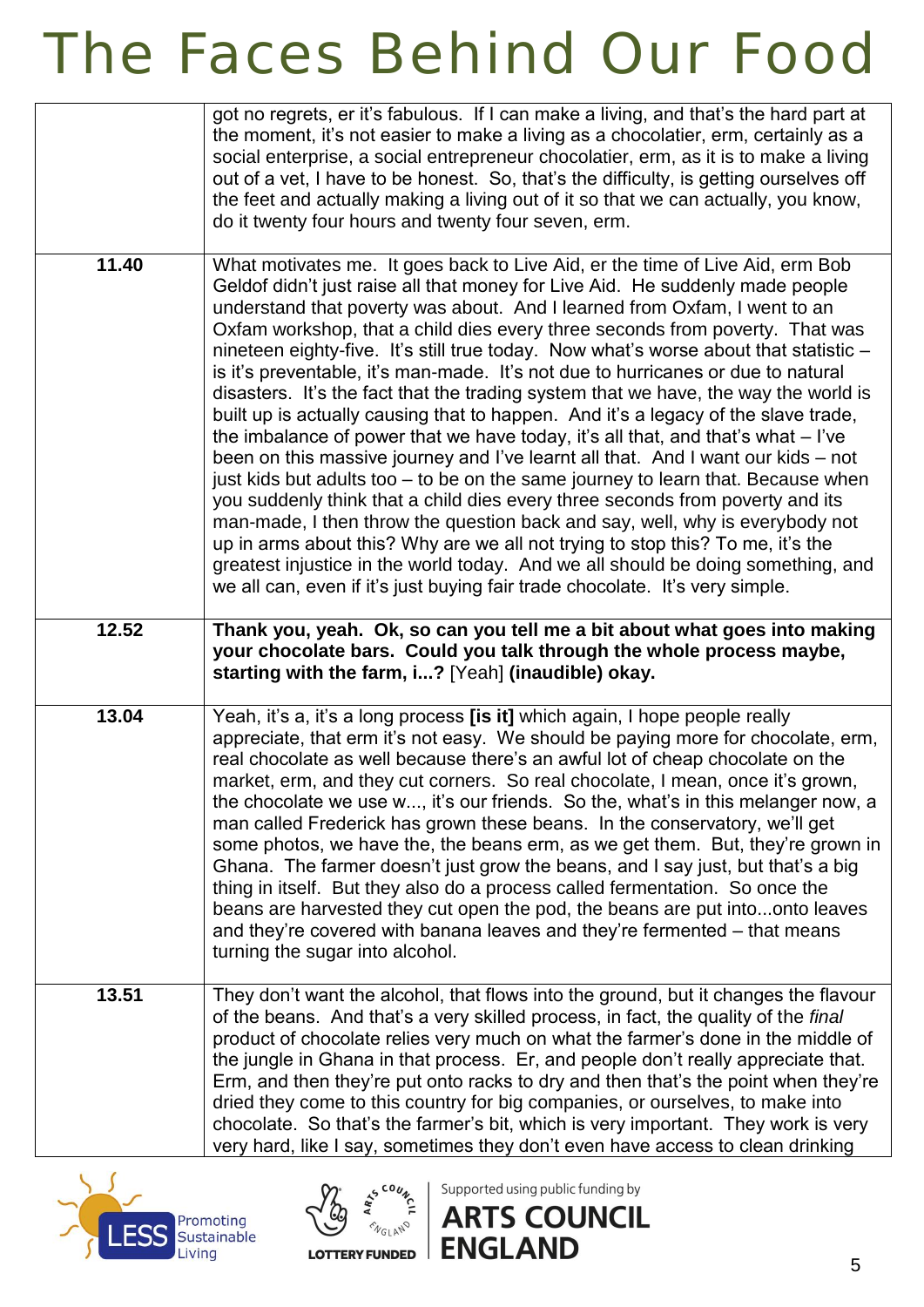|       | water or education or healthcare.                                                                                                                                                                                                                                                                                                                                                                                                                                                                                                                                                                                                                                                                                                                                                                                                                                                                                                                                                                            |
|-------|--------------------------------------------------------------------------------------------------------------------------------------------------------------------------------------------------------------------------------------------------------------------------------------------------------------------------------------------------------------------------------------------------------------------------------------------------------------------------------------------------------------------------------------------------------------------------------------------------------------------------------------------------------------------------------------------------------------------------------------------------------------------------------------------------------------------------------------------------------------------------------------------------------------------------------------------------------------------------------------------------------------|
| 14.29 | What we do, the first thing we do, we roast them. Erm, again that's another<br>critical process, you have to roast the beans, beans are made up of about fifty<br>percent fat, what's called cocoa butter. So you roast the beans to release the<br>flavour again. And if you roast them too much you will burn them and, you know,<br>destroy the flavour. So that's the first thing we do, we roast them. Then you<br>have to do the awful laborious process, which we still do by hand, of taking the<br>shells off each single bean. That is incredibly long. It's quite enjoyable, but now<br>I'm totally sick of it, so we really do need to mechanise that process. Erm, er, but<br>again it's quite difficult. In the big factories they have massive big machines, to<br>do it small scale is quite difficult.                                                                                                                                                                                      |
| 15.10 | And I'm just gonna to point out at this moment that you do all of this in<br>your own [yeah, all, yeah] ordinary kitchen. [Yeah]                                                                                                                                                                                                                                                                                                                                                                                                                                                                                                                                                                                                                                                                                                                                                                                                                                                                             |
| 15.15 | I was up late last night doing the de-husking for the chocolate that we have<br>today, because I realised we had to get the photographs today. So, it, and it's a<br>long process, it takes hours and hours. Erm, er, so then once you've de-husked<br>them you have the, what's called the cocoa nib, which is the black central bit. I<br>can show you all these, again you can get photographs. Erm, and then we, we,<br>er, traditionally, if you go back to the Aztecs, they would grind them out on a<br>stone and make them into a paste. We use a grinder, so we do, use, use some<br>mechanics there, we don't use a metate stone, I'm glad to say. Erm, er, and we<br>grind them down into a paste.                                                                                                                                                                                                                                                                                                |
| 15.50 | And then what we do we put them into this machine, which is the machine you<br>can hear whizzing around, er which is called a melanger. And the cocoa paste<br>goes in there, and this has got two big stones it grinds it down into fine pieces.<br>And then we add the ingredients into the melanger. Everything's ground down to<br>save the, the grinder from having to do too much work. So we add the<br>ingredients, we add the sugar, so this is soya milk alternative chocolate for<br>Single Step, er there's a lot of vegans there, so we make soy. So that we will<br>add um, milk, soya milk powder, erm, sugar and cocoa butter. So we're adding<br>that bit by bit so it doesn't clog up. It's a very slow process again, so while we're<br>doing that we're doing the rest of the chocolate making as well.                                                                                                                                                                                  |
| 16.34 | Er, so then it, and then it stays in once you've added all the ingredients, it's then<br>in the melanger for about, erm, thirty-six hours, er, forthirty-six to forty-eight<br>hours. So, it's, it's, and we have to keep it going, make sure it doesn't stop, even<br>in the middle of the night. So I was up at five o'clock last night in the morning to<br>make sure it wasn't stopped. So you have to make sure it doesn't stop or else<br>again it'll go gloopy, you have to rescue it. So then when that's finished, you<br>then take it and put it into the bain-marie, so this is then moves onto our second<br>lot, this is dark chocolate that we have in the bain-marie at the moment. Erm,<br>and then you have to temper that chocolate, which again is a difficult process,<br>quite skilful. Almost an art rather than a science, to be honest. And I'm still<br>learning this one, I mean, I've learned this, I've learned a tremendous amount,<br>but I'm still learning every single day. |





Supported using public funding by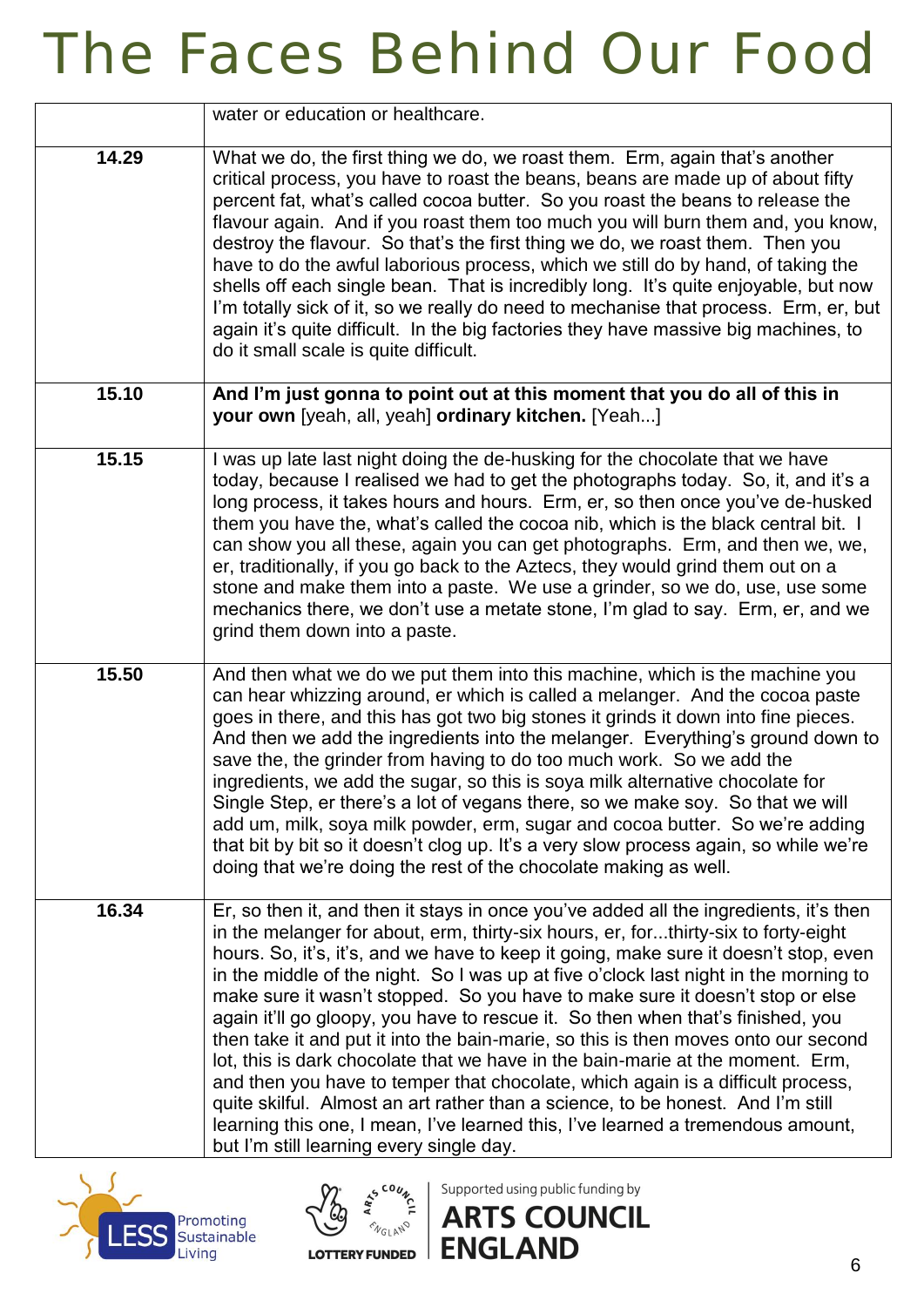| 17.20 | So you have to temper the chocolate, and then when you've tempered the<br>chocolate you put it into the moulds, which we have here. You can see that's our<br>Christmas mould, it's our newest addition, for Christmas. Erm, and you put it into<br>the moulds, and then it's set, and then the chocolate's turned out and then that's<br>it, you just have to package it. Again all the packaging and the labelling, it's all<br>done by hand [mhm]. So that's why, some people when they first come to our<br>chocolate when they go to Single Step, they say, well, it's quite expensive. Well,<br>we have a lovely girl, who c was going to come today, a laa girl called Reem<br>who said that to me on a stall, so I started to tell her how we make it. And then<br>she was so keen she started coming and making chocolate with us. And then<br>she put something on Facebook and says now I know why it's so expensive. |
|-------|----------------------------------------------------------------------------------------------------------------------------------------------------------------------------------------------------------------------------------------------------------------------------------------------------------------------------------------------------------------------------------------------------------------------------------------------------------------------------------------------------------------------------------------------------------------------------------------------------------------------------------------------------------------------------------------------------------------------------------------------------------------------------------------------------------------------------------------------------------------------------------------------------------------------------------|
| 18.00 | Erm, but, if you're gonna to pay everybody what they deserve, and I have to say<br>at the moment, we're not commercially viable. For the time I put in, it's not<br>commercially viable. Erm, we want to eventually, erm in fact, what we're trying to<br>do now is to raise the money to buy premises, erm in, in or around Lancaster, to<br>actually set up a chocolate factory. Erm, and then actually have workshops in<br>the chocolate factory. A chocolate house? Because by god Lancaster needs a<br>chocolate house. Almost every city around the UK has a chocolate house, and<br>York has about three or four. And I, I, I was brought up, my parents were from<br>Yorkshire and my brothers and sisters from Lancashire, so I was brought up in<br>the war of the roses, and, and I can't believe that we, we let York do so much<br>(laughs) and Lancaster does so little.                                          |
| 18.45 | So I really think we need a chocolate house. So, we want to set up a chocolate<br>house where we can again, bring the kids in, they can learn about chocolate,<br>they can see chocolate being made, and we can sell it bean to bar, and do all the<br>wonderful stuff. And, all we want to do is make a living, we don't want to be get<br>rich from it, we just want to make a living, because at the moment we're not<br>commercially viable and we have to be commercially viable.                                                                                                                                                                                                                                                                                                                                                                                                                                           |
| 19.09 | So how does your chocolate supply chain differ from that of a non fairly<br>traded chocolate bar. So, uh, for example, a Mars Bar, what's the, what's<br>the difference in the supply chain.                                                                                                                                                                                                                                                                                                                                                                                                                                                                                                                                                                                                                                                                                                                                     |
| 19.19 | Well, there's, there's two things with that question. There's, one is, um, what we<br>see as fair trade commercially. So, for example a Cadbury's Dairy Milk is now<br>Fairtrade, it has a Fairtrade mark on. And the, what that means, and this is the<br>important thing really because, what it means is the farmer at the farm gate is<br>paid a fair price [mmm]. It doesn't make any difference how much Cadbury sell<br>you do that chocolate for, so when people knock down Fairtrade chocolate in the<br>supermarket and it's it's half price or whatever people say aw you that's cheating,<br>it's it's not, because it what matters to the farmer they don't care how much you<br>pay for the chocolate, what matters to the farmer is how much they get paid for<br>the cocoa.                                                                                                                                      |
| 19.52 | So, that guarantees that farmer's been paid fairly. So that's the Fairtrade mark<br>system. Now, that's the system was really set up for the big corporations, we<br>couldn't go through the rigmarole of getting the Fairtrade mark on our chocolate,                                                                                                                                                                                                                                                                                                                                                                                                                                                                                                                                                                                                                                                                           |





Supported using public funding by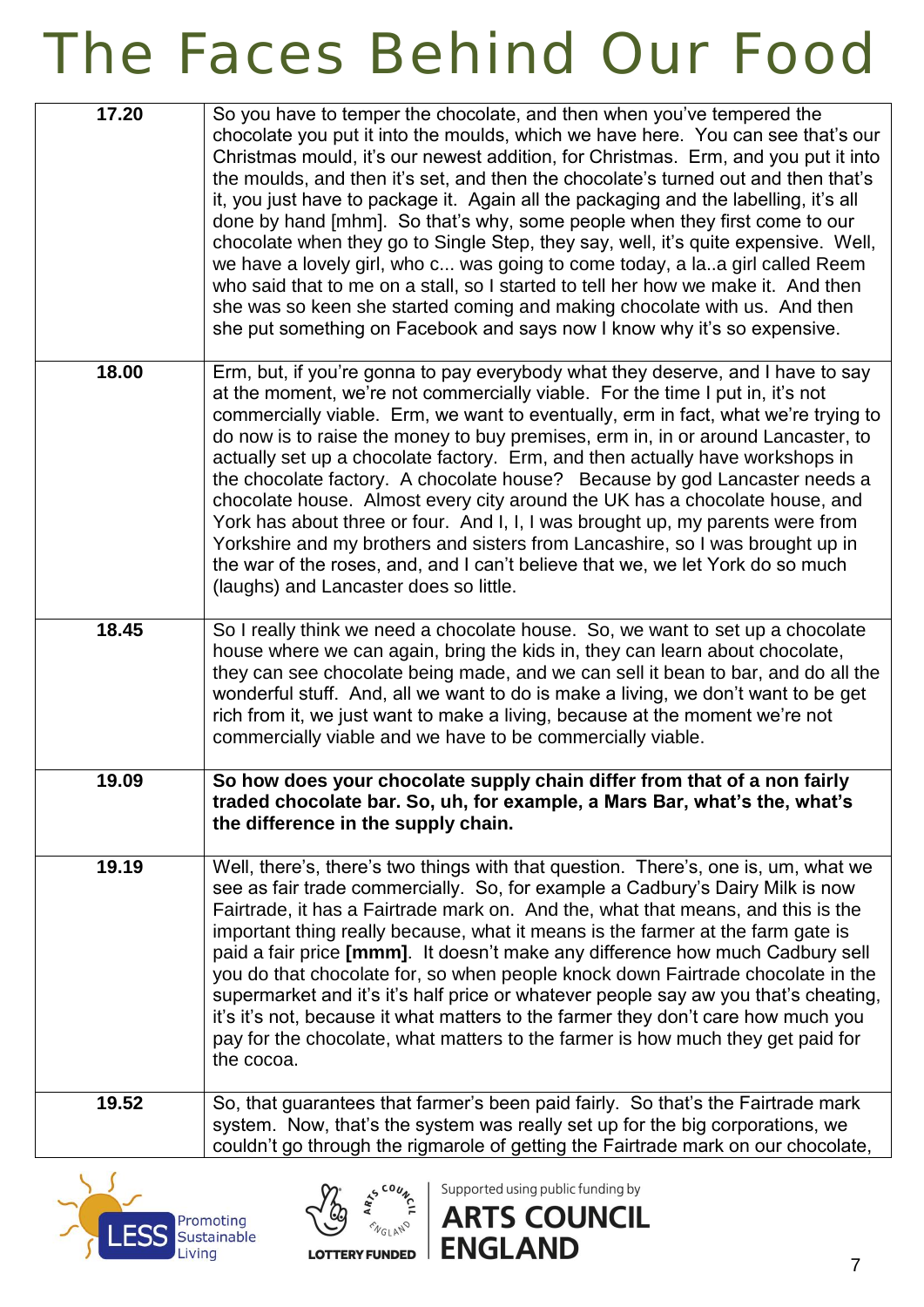|       | so our chocolate isn't Fairtrade as in that sense, it's fairly traded. And that's fairly<br>traded because we buy it from our friends. So, you can't get anything, for me,<br>you can't get anything better than this. So I literally go to Ghana, I'm a chief in<br>the village, they've made me a sub chief, so erm er and I meet the farmers, erm,<br>and we buy it off them. And they determine the price. Now you can't get any<br>fairer than that. Erm, and we pay what they ask for. Again, it's a friendship.                                                                                                                                                                                                                                                |
|-------|-----------------------------------------------------------------------------------------------------------------------------------------------------------------------------------------------------------------------------------------------------------------------------------------------------------------------------------------------------------------------------------------------------------------------------------------------------------------------------------------------------------------------------------------------------------------------------------------------------------------------------------------------------------------------------------------------------------------------------------------------------------------------|
| 20.35 | I mean, to me, trading, real fair trading, and trading as it used to be, should be a<br>friendship. In Ghana they do a lot of bartering, which I like, but at the end you<br>end up, you've made a friend and you've ended up with a price that both the<br>buyer and the seller is happy with, whereas in this this world, and it's true of our<br>own farmers, you have a price where the buyer is determining how much the<br>seller sells it for. And often, they're cheated. So, so, they're our friends, so we<br>don't want to cheat our friends, and they don't want to cheat us.                                                                                                                                                                             |
| 21.05 | So you've got a direct trading relationship with a, a village in Ghana,<br>basically, that's [absolutely] [right] [Yeah, yeah, it couldn't be more direct.] And<br>fairly traded cocoa beans that have the Fairtrade mark are they aggregated<br>somehow and then bought by the manufacturers?                                                                                                                                                                                                                                                                                                                                                                                                                                                                        |
| 21.20 | Yeah, I mean, like I say, it's a it's a very different thing to what we're we're d I<br>mean, and we're ridiculously small scale so erm, erm, you couldn't do what we're<br>doing in a on a on a large on a large scale. So, erm, so for example, Divine<br>chocolate, I mean, Divine chocolate not only is the beans that go into Divine<br>chocolate Fairtrade, but the cocoa farmers actually own fifty per cent of the<br>company, which makes it incredible. Erm, I'm a great fan of Divine chocolate, it<br>was set up about ninety-nine, that's when we first got involved with chocolate<br>through Divine, erm, er and they buy the beans from a, a co-operative called<br>Kuapa Kokoo.                                                                      |
| 21.54 | So the farmers in New Koforidua that we know they are members of the Kuapa<br>Kokoo society. So they sell their beans to Kuapa Kokoo, Kuapa Kokoo then sell<br>their beans to Divine, and to Cadbury's indeed, that's where Cadbury's buy their,<br>their beans from as well, so it's the same beans. Erm, erm, and then, er, they<br>they are fair traded, Fairtrade marked (pause).                                                                                                                                                                                                                                                                                                                                                                                 |
| 22.20 | Okay. Erm, you said it wouldn't be viable for you to get the Fairtrade mark<br>certification. Can you talk a little bit about what [erm] the obstacles [erm, I<br>mean] and barriers are with that?                                                                                                                                                                                                                                                                                                                                                                                                                                                                                                                                                                   |
| 22.30 | It gets, it gets complicated really. I mean um one of the things ry um erm I, I<br>used to work for the Fairtrade Foundation for quite a few years and quite often I'd<br>give talks about, you know, promoting fair trade and so on. And people would<br>often ask, you know, straight after each other two questions. How do we know<br>it's it's it's erm it's real, how do we know we're not being cheated, how do we<br>know the farmer's definitely getting a fair price? That's the first question. And<br>then they would say why is Fairtrade chocolate more expensive, which I have to<br>say it's not any more, when Cadbury's changed to fair trade it wasn't, so I mean<br>that's a myth anyway. But, the answer to that question is, is one answers the |





Supported using public funding by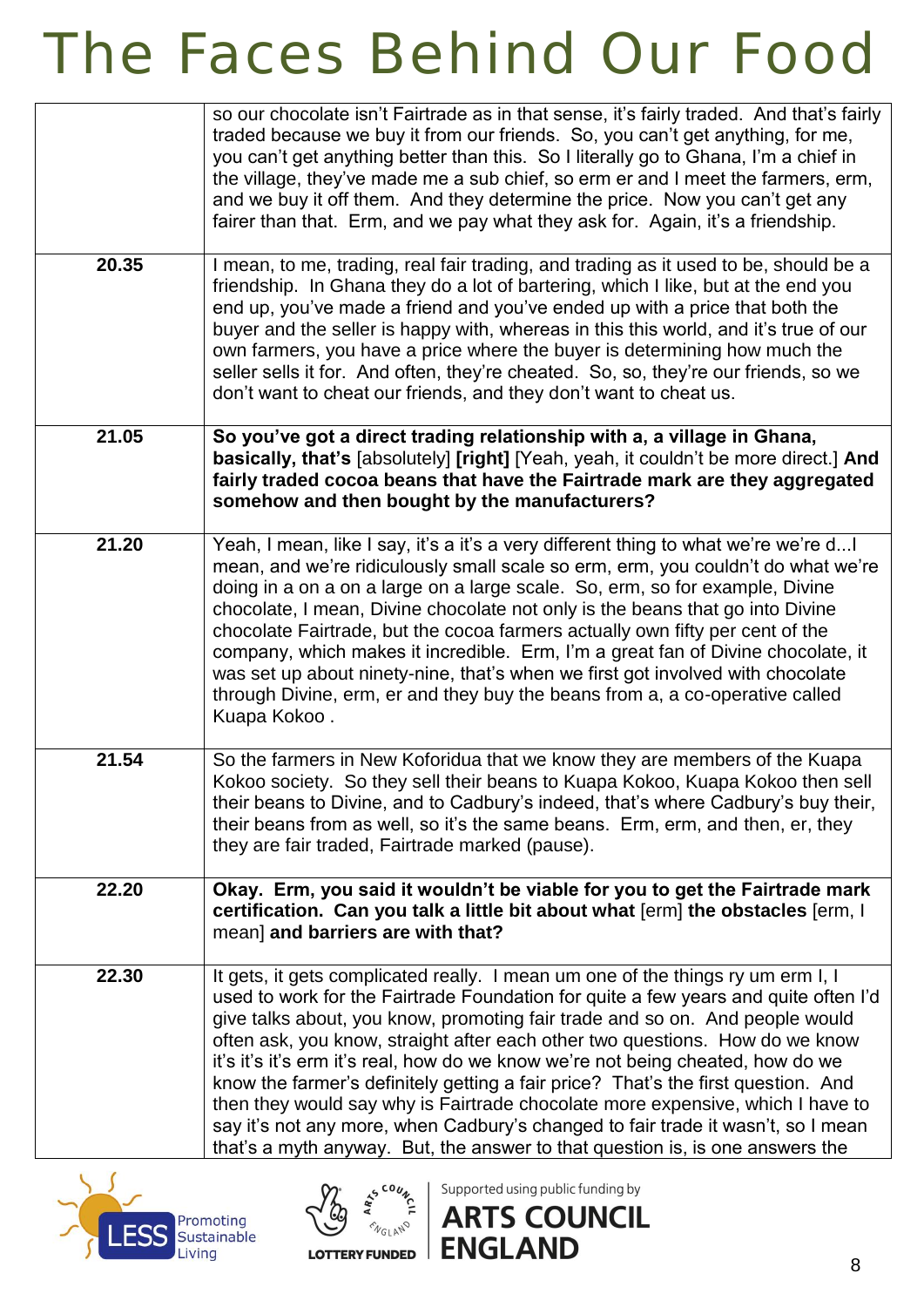|       | other.                                                                                                                                                                                                                                                                                                                                                                                                                                                                                                                                                                                                                                                                                                                                                                                                                                                                                    |
|-------|-------------------------------------------------------------------------------------------------------------------------------------------------------------------------------------------------------------------------------------------------------------------------------------------------------------------------------------------------------------------------------------------------------------------------------------------------------------------------------------------------------------------------------------------------------------------------------------------------------------------------------------------------------------------------------------------------------------------------------------------------------------------------------------------------------------------------------------------------------------------------------------------|
| 23.09 | Because in order to have a Fairtrade system with a mark and a label and a<br>certification, you have to guarantee, so you have an awful lot of paperwork, you<br>have an awful lot of administration, you have people who have to go out there<br>and monitor the farmers, and, and, and, and make sure that all that's happening.<br>Now that costs money. And really, so the to in order to get the Fairtrade mark<br>the company has to pay a licence fee to use that mark. So a big company like<br>Cadbury's they would pay a certain licence fee depending on the percentage of<br>er er er erm er as a percentage of what they sell. Erm, now one, (sigh) you<br>know, we're as a Community Interest Company we, we couldn't go through the<br>administration and all that anyway, but erm, but also we couldn't afford any costs<br>on top of what we already have, so that's it. |
| 23.53 | So they're they're two different systems really [yeah] and I think it's important<br>that people really understand that. It it gets quite complicated and therefore<br>people are often are shy to go into that complex, er complex [okay] situation.<br>So, and it's sadly then you get a situation where there's no mark on our<br>chocolate some people may say it's not fair trade, well. There are other fair trade<br>systems around as well it's not just the Fairtrade mark system. Erm, I mean you<br>could say that's probably the best in a v and it's certainly very rigid and it does a<br>lot more than just guarantee farmers get more than a fair price, there's a social<br>premium on top of that and so forth as well, so there's a lot more to it. Erm, but<br>we shouldn't think that fair trade is just the mark and nothing else.                                  |
| 24.33 | Okay. Right at the beginning of the interview you talked a little bit about<br>that early meal that you organised and you brought together people erm<br>people for a fairly traded meal which included local produce, and, and local<br>produce is very important to you as well. Can you talk a little bit about any<br>tensions that there might be between local food movements, and striving to<br>source local produce, and the fair trade movement which supports food<br>imports [yeah]. OIs there a tension for you, or?                                                                                                                                                                                                                                                                                                                                                         |
| 25.05 | No, there never has been, never will be. I, I can't really understthere's a lot of<br>things in life where you've got conflict, you know, it's like science and religion.<br>Sometimes I think we create conflicts for s no reason. ThI don't see, what is<br>the problem here? You know, you have farmers here selling milk who don't get a<br>fair price for their milk, they don't even get the costs of production. It's wrong, it's<br>immoral. You get farmers in Ghana who don't get the costs of production for<br>their cocoa. Our farmers don't grow cocoa, erm, so what's, what's the problem?<br>To me, they are both in the same boat. The difference is, and which is one<br>reason why fair trade doesn't apply to farmers in this country is because these<br>people are often at a life or death situation.                                                              |
| 25.48 | Now, when we did the meal and people said that to us they said ah well it's it's<br>different you know because the poverty level is a lot higher. Well, yes, but the<br>issue's the same. Now when you have dairy farmers not too far away from here<br>committing suicide because of the price of milk, then you can't say it's not an<br>important issue. So the issues are the same. And I find when you go across the                                                                                                                                                                                                                                                                                                                                                                                                                                                                 |





Supported using public funding by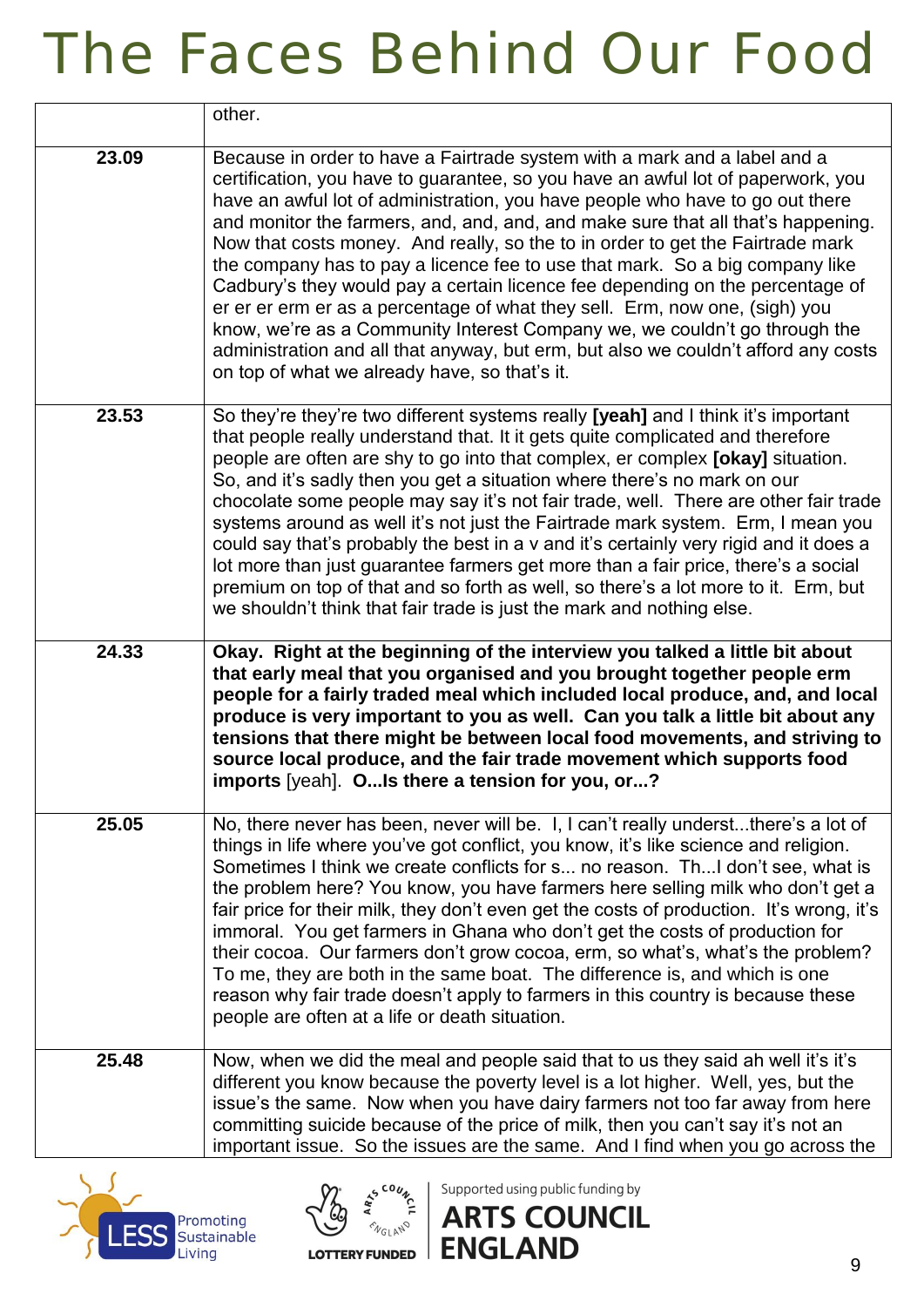|       | world, you know, it's the same with farmers wherever you go. So I've I've had<br>the great privilege of talking to coffee famers in Peru, cocoa farmers in Ghana,<br>dairy farmers in Lancashire, and they all say the same thing. They don't want<br>charity, they don't want subsidies, they just want to get paid a fair price that<br>covers the cost of production and gives them a living wage. Now it's very simple.<br>And we, we complicate matters too much. And then you get tensions, that<br>people create these teand they start fighting with themselves.                                                                                                                                                                                                                                       |
|-------|----------------------------------------------------------------------------------------------------------------------------------------------------------------------------------------------------------------------------------------------------------------------------------------------------------------------------------------------------------------------------------------------------------------------------------------------------------------------------------------------------------------------------------------------------------------------------------------------------------------------------------------------------------------------------------------------------------------------------------------------------------------------------------------------------------------|
| 26.38 | And I often compare it toI say, it's like a lot of farmers in, you know, from<br>different countries in rowing boats that all sinking, and they're all trying to bail out<br>the water from their boat and throw it into their neighbour's boat. Whereas<br>they're not tackling the problem, which is really the trading system, and the, the<br>big corporations, I have to say, the supermarkets, who are cheating all those<br>people. So that's the people they should be uniting with. So, so fa, so, you know,<br>when we did the exchange back in 2004 we actually involved a cocoa farmer and<br>a local dairy farmer, and they became friends and, and it's<br>aboutunderstanding each other's issues.                                                                                               |
| 27.12 | We've we far toto be honest it's a bit like this with the immigration problem we<br>get at the moment. It's very easy to find someone to blame for everything and it<br>distracts you from the real problem. And we see that again and again and again.<br>And I find it really, really quite depressing. Er, you can, you can see it with for<br>example with something as obvious as the Holocaust where people actually who<br>committed those atrocities actually believed that Jews were not human and they<br>were, they were actually making them poor. Er, we're we're not far off that stage<br>now, where people actually think that because they can't get to see a doctor<br>immigrants are to blame.                                                                                              |
| 27.49 | I'm straying off chocolate a little bit, but this is (laughs) really important. You<br>know, this is what we tried to do with our workshops is to get people to<br>understand. These cocoa farmers in Ghana, they're not aliens, they're not<br>subhuman. You know, like we did with the slave trade, we sub-humanised these<br>people so we could do these horrible things to them. You know, they are real<br>people who are trying to make a living, just like we are. And, they're not the<br>enemy, there's plenty of people around, look, look and find out why you can't get<br>an appointment at the doctors [yeah], you know, it's not because there's an<br>immigrant taking your place, or why you can't get housing. It's because of<br>government policy, and we should (inaudible) look at that. |
| 28.26 | And I find it amazing that we still are arguing about all these immigrants. I've just<br>come back from Lebanon. Now Lebanon's a very poor country, it's about the<br>size of Cornwall. They have something like half of their population now is made<br>up of refugees, and here we are in the fifth richest economy in the world, much,<br>much bigger than Lebanon, arguing about taking twenty thousand. I, sometimes<br>I feel ashamed, you know, I really do, it's shocking. It's gone off chocolate, but<br>that's what we teach through chocolate [yeah, no] (laughs).                                                                                                                                                                                                                                 |
| 28.59 | So, bringing, bringing you back to chocolate [yeah (laughs) always a<br>pleasure] What do you see the role of chocolate being in a sustainable food                                                                                                                                                                                                                                                                                                                                                                                                                                                                                                                                                                                                                                                            |





Supported using public funding by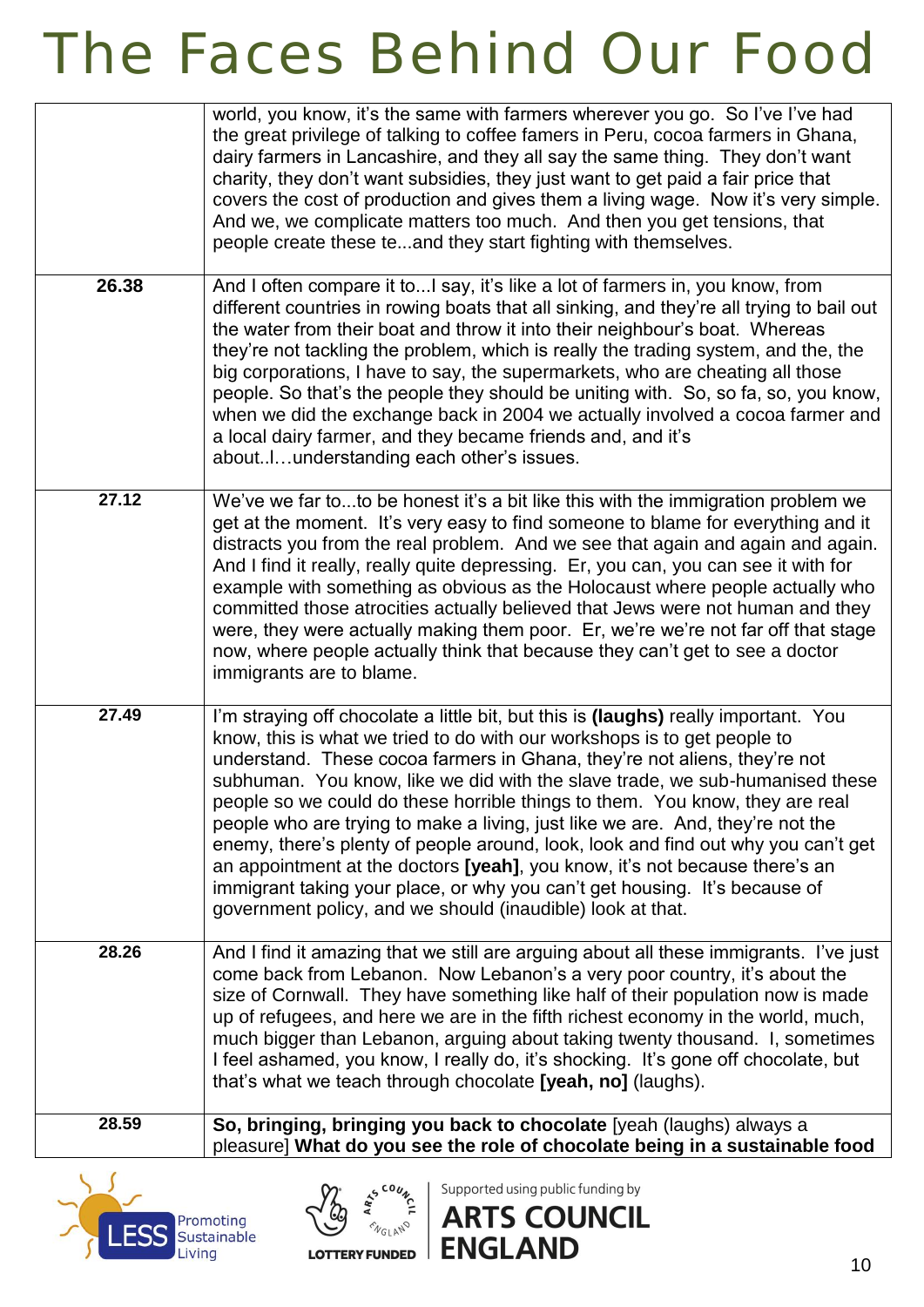|       | future, a global, globally sustainable food future as well as a locally one?                                                                                                                                                                                                                                                                                                                                                                                                                                                                                                                                                                                                                                                                                                                                                                                                                                                                                                                                                                                                                                                                                                                                         |
|-------|----------------------------------------------------------------------------------------------------------------------------------------------------------------------------------------------------------------------------------------------------------------------------------------------------------------------------------------------------------------------------------------------------------------------------------------------------------------------------------------------------------------------------------------------------------------------------------------------------------------------------------------------------------------------------------------------------------------------------------------------------------------------------------------------------------------------------------------------------------------------------------------------------------------------------------------------------------------------------------------------------------------------------------------------------------------------------------------------------------------------------------------------------------------------------------------------------------------------|
| 29.12 | Oo that's a difficult question. Erm, probably (inaudible) the sort of question I<br>would even think about. Erm, because, it's it's like so many things really. Erm,<br>we we we sort I mean we say in a perfect world, erm, we would all be growing<br>our food, erm and, and again we even say this about people in Ghana. Er, oh<br>but they're, they're so poor they shouldn't be growing cocoa for our market they<br>should be growing their own food. Brilliant. But we're not in a perfect world, and<br>we're never gonna be in this perfect world. We're always going to eat chocolate,<br>so whatever happens, we're going to eat chocolate.                                                                                                                                                                                                                                                                                                                                                                                                                                                                                                                                                              |
| 29.47 | You know, either I reckon in the old days it will be just the rich or it will be lots of<br>people. But what we've got to understand is that chocolate costs money. So, it's<br>not a right of ours to have chocolate cheap, it costs money, it's a luxury item.<br>And if we can't afford to pay to have it, we shouldn't have it. You know you you<br>can't say well you know er it's my right to have gold, or my right to have erm,<br>caviar. You know, whwhy do we think we have to have this choice to be able<br>to buy cheap chocolate. So, we all have to live fairly and sustainably. And, so, I,<br>I think, we're always going to have chocolate we've just got to find a way of<br>making it fair. [mmm, okay]                                                                                                                                                                                                                                                                                                                                                                                                                                                                                         |
| 30.31 | Ooh this is er, another sourcing question. You, you have other ingredients<br>that you include apart from chocolate [mmm], or, or the cocoa [laughs]. So<br>you've got soya milk, you've got I seem to remember you doing orange<br>chocolate which is really nice [yeah]. So where do you source your other<br>ingredients from and what sort of [mmm]erm, yeah, what are your criteria<br>for that?                                                                                                                                                                                                                                                                                                                                                                                                                                                                                                                                                                                                                                                                                                                                                                                                                |
| 30.50 | I, I'm glad, I'm glad you asked that because that's such an important qu We<br>always try to do the best we can. Now, er, again, this is one thing, I keep drawing<br>back to the slave trade abolition because it's really easy for us to see how wrong<br>that was. And how right those amazing people were that pioneered the abolition<br>campaign. But those people were all a part of the problem as well. So people like<br>Thomas Clarkson, a great tremendous he used to stay awake at night because<br>he couldn't stand what was happening. But he was complicit to that. So when he<br>bought his goods or if he, you know, he was a part of that problem. Now, there is<br>nothing we can do about that, and I say that to the kids, you know, we are, you<br>know, we cannot be squeaky clean unless we go and live in a cave we cannot be<br>squeaky clean. We are a part of the system. But all we can do is try to make that<br>system a little bit fairer and a little bit better. And that's what we try to do. So we<br>try our very best. So, the FIG Tree is a Community Interest Company, we have<br>lots of stakeholders. So we try and involve our stakeholders when we make a<br>decision. |
| 31.53 | So, we have to think very hard about all sorts of questions. You know, with the<br>ingredients for example. So, so with the milk powder - I would love, and<br>particularly at the moment, we are actually looking at a premise which is near a<br>dairy farm. Ideally I would love to put his milk, you know the farmer next to us,<br>into our chocolate. But can we do that? No, course we can't because, you know,                                                                                                                                                                                                                                                                                                                                                                                                                                                                                                                                                                                                                                                                                                                                                                                               |





Supported using public funding by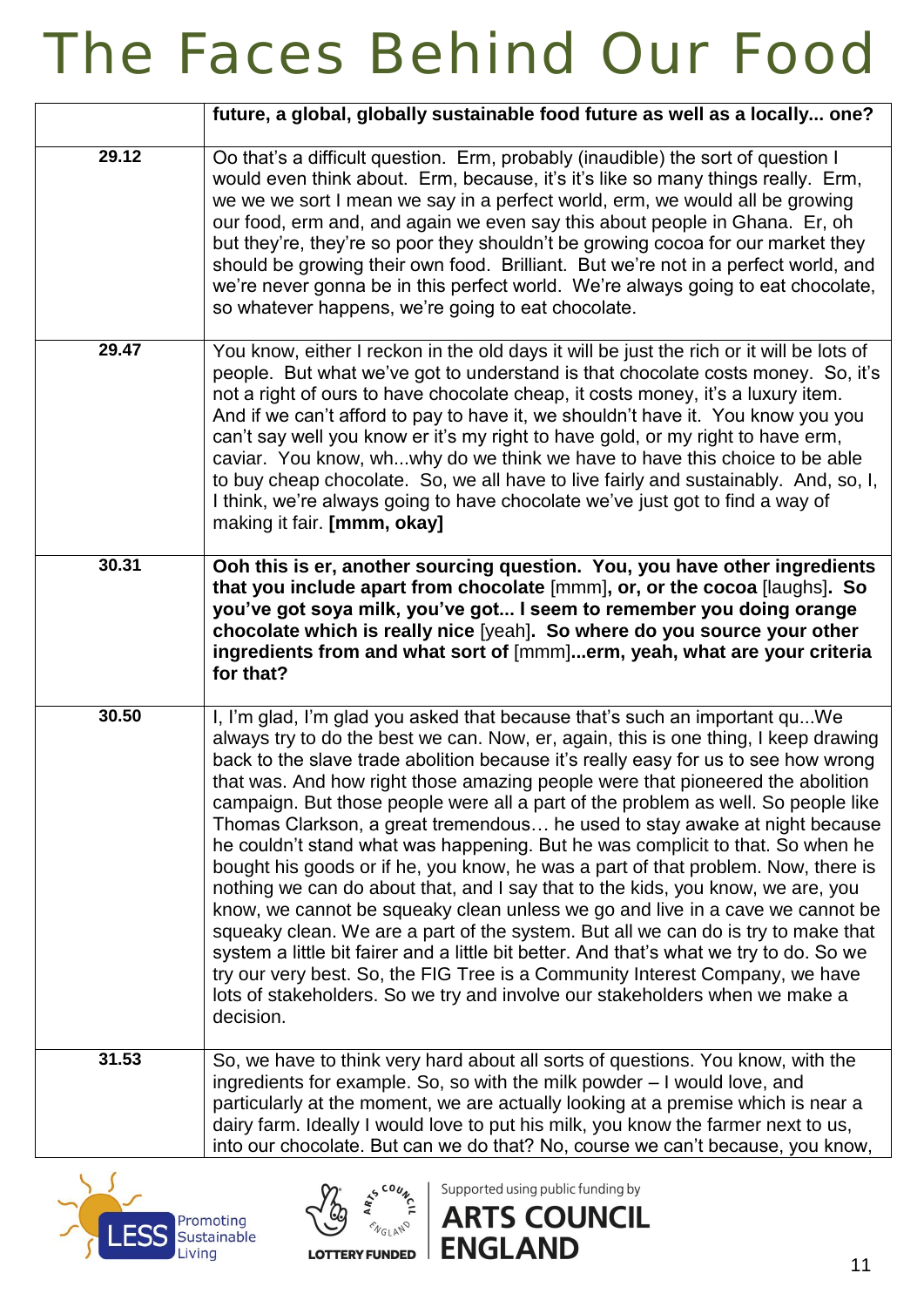|       | we can't put unpasteurised milk in, we have to get milk powder, we have to all<br>sorts of problems to go with that. So we do the best we can. At the moment we<br>have to use milk powder. The only place we can source milk powder- we buy it<br>from the Co-op supermarket, just because the umm, the Co-op is something that,<br>you know, I have some, some respect for. But again, even the Co-op doesn't<br>treat its farmers well. So, we are still not, we are not, we are still complicit with<br>the system that we are in. But then we have to do that. So that's what we do<br>about                                                                                                                                                                                                                                                                                                                                                                                                                                                                                                                 |
|-------|-------------------------------------------------------------------------------------------------------------------------------------------------------------------------------------------------------------------------------------------------------------------------------------------------------------------------------------------------------------------------------------------------------------------------------------------------------------------------------------------------------------------------------------------------------------------------------------------------------------------------------------------------------------------------------------------------------------------------------------------------------------------------------------------------------------------------------------------------------------------------------------------------------------------------------------------------------------------------------------------------------------------------------------------------------------------------------------------------------------------|
| 32.44 | The soya milk powder, we buy it from Single Step because again we have great<br>admiration for what they are doing with their workers' cooperative. Ummm, so we<br>buy it from them. And again, sometimes this puts the price up but, you know, if<br>we are trying to talk about fair trade we have to pay that price. So, urgh, the<br>cocoa butter we buy erm from a a a chocolate company, so that comes in the big<br>tubs over there. The sugar, we buy Fairtrade sugar from the Co-op. So all of the<br>Co-op's sugar is Fairtrade. Erm, the flavourings again- we buy it from a company<br>called Holy Lama, which is an Indian based company. Do you know them? Erm,<br>erm, great company. Erm, again, real purists. They are quite erm, they are quite,<br>quite erm expensive so again we we we we pay for it because we think we<br>should pay for it. And that's pure essence. Our orange is pure, orange, essence.<br>Er, some of the, erm. We've got over there raspberry crumble which is freeze<br>dried pure raspberry. So we try to be the best we can.                                       |
| 33.45 | But we are not squeaky clean. So somebody could come along and analyse us<br>and say oh well, yeah but you do this, and you know, you've got a bank account<br>with so and so or what. You know, we try the best we can. And really that's all I<br>would say to anybody. You know, when people say to us, well we can't buy<br>Fairtrade coffee because of this, that and the other Well, do the best you can.<br>That's all we try to do.                                                                                                                                                                                                                                                                                                                                                                                                                                                                                                                                                                                                                                                                       |
| 34.09 | OK, so. Last question now. Erm, you talked a little bit about wanting to set<br>up, erm, a premises in Lancaster and a chocolate house and stuff. Are<br>there any other opportunities or challenges facing the FIG Tree that we<br>haven't covered?                                                                                                                                                                                                                                                                                                                                                                                                                                                                                                                                                                                                                                                                                                                                                                                                                                                              |
| 34.23 | Oh, we've got masses of challenges (laughs). [We've only got about] Yeah,<br>yeah, we've got masses and masses of challenges. I mean the biggest challenge<br>at the moment- we need premises. We, we, we, couldn't make it work in<br>Garstang. We've tried to look for a partner because we feel the FIG Tree has a<br>lot to offer. Sadly we live in a world where people don't really int they are not<br>really interested unless you've got money. Er, er I mean, working for the council<br>in Garstang is always, it's not in the public interest. And I always thought well,<br>we've got an international centre- we are bringing visitors in from all over the<br>world, we are bringing in the economy. But it's not in the public interest? What<br>they mean- it doesn't get them any money. And sadly everything is dictated by<br>money. So we are struggling to find a partner that can actually realise that we<br>have a lot to give them. Erm, if they can give us, for example, premises. So<br>we've struggled with that. So we have come to the conclusion that we have to<br>get our own. |





Supported using public funding by